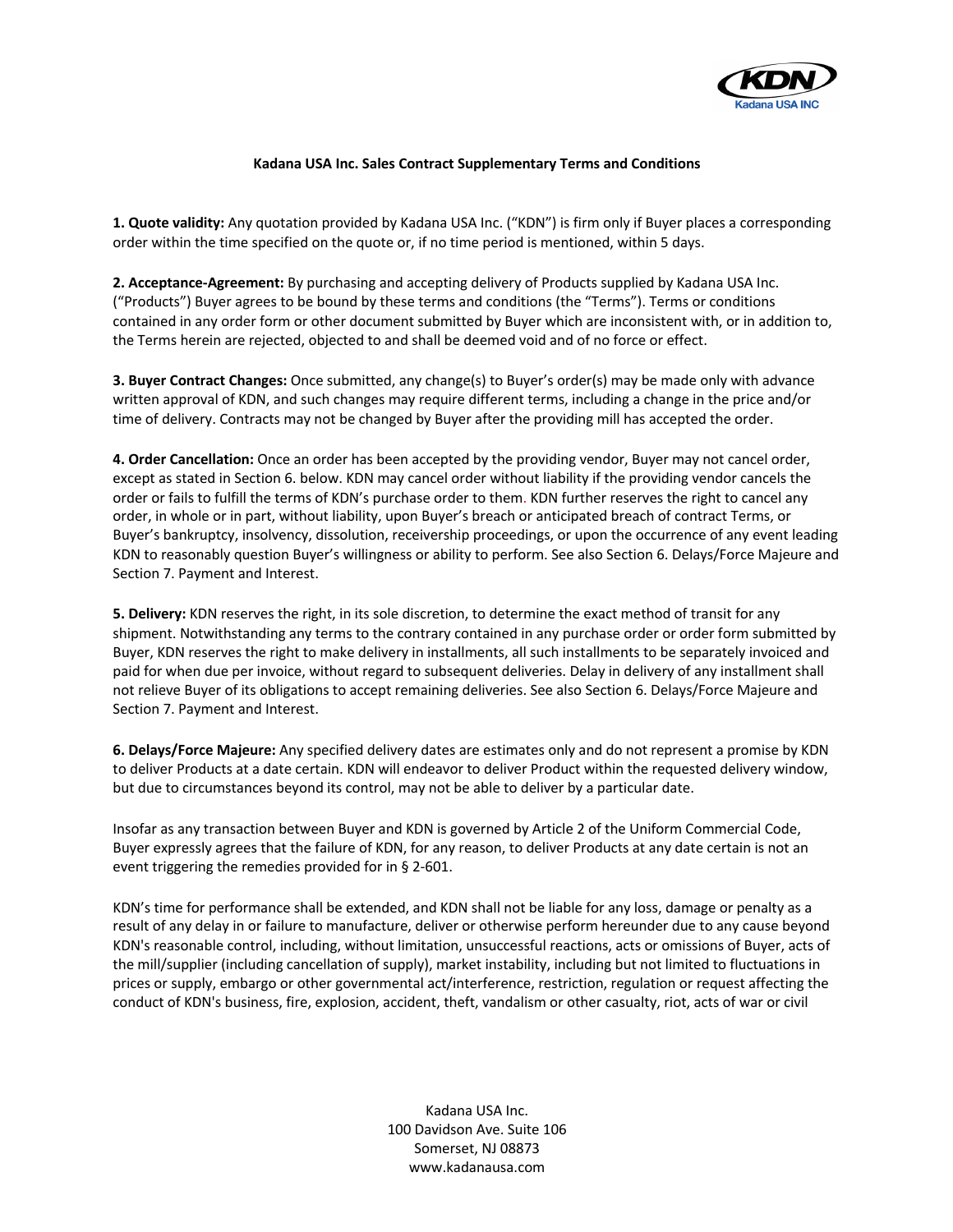

unrest strikes or other labor difficulties, lightning, flood, windstorm or other acts of God, delay in shipping or transportation (including the arrest of a vessel), or inability to obtain necessary labor, fuel, materials, supplies or power at current prices. If directed by KDN, seller shall hold such goods and shall deliver them when the cause affecting the delay has been removed or is otherwise terminated.

In the event of delays in delivery or performance due to causes beyond KDN's reasonable control, the date of delivery or performance shall be extended by the period of time KDN is actually delayed or as otherwise mutually agreed. If any such event continues for longer than 180 days, either party may terminate the order and Buyer will pay KDN for work performed prior to termination and not limited to, but including all reasonable expenses, deposits and losses incurred by KDN as a result of termination. If, for reasons other than the foregoing, KDN should default or delay or not deliver Products, Buyer's sole remedy against KDN is an option to cancel its purchase order, through prior written notice to KDN. In no event shall KDN be liable for Buyer's cost of cover.

**7. Payment and Interest:** Payment in full shall be made within sales contract/invoice terms. All payments are to be made in USD unless otherwise agreed in the contract.

KDN reserves the right to require an advance deposit of up to 100% of the purchase price at the time of order or any time prior to delivery as a condition of performance.

If for any reason KDN, in its sole and unfettered discretion, deems the ultimate collectability of the purchase price to be in doubt, KDN may, without notice to Buyer, delay or postpone the delivery of the Products and may, at its option, change the terms of payment to payment in full or in part in advance, with respect to the entire undelivered balance of Products.

In the event of default by Buyer in the payment of the purchase price or otherwise, KDN, at its option, without prejudice to any other of KDN's lawful remedies, may defer delivery, cancel Buyer's order and any other order of Buyer, or sell any undelivered Products on hand for the account of Buyer and apply such proceeds as a credit, without set-off or deduction of any kind, against the agreed upon purchase price, and Buyer agrees to pay the balance then due to KDN on demand.

Buyer agrees to pay all costs, including, but not limited to, reasonable attorney and accounting fees and other expenses of collection resulting from any default by Buyer in any of the terms hereof. Invoices remaining unpaid after their due date will be subject to an interest charge of 18% per annum (or the maximum rate allowed by law). Buyer must pay all costs of collection on unpaid amounts, including (without limitation) attorneys' fees and related costs. KDN reserves the right to collect any material that has not been paid for in full irrespective of whether the material has been processed, converted, or otherwise put in service.

**8. Taxes and other charges:** KDN shall not be responsible for the payment of any use tax, sales tax, excise tax, duty, custom, inspection or testing fee, or any other tax, fee or charge of any nature whatsoever imposed by any governmental authority, on or measured by the transaction between, with the sole exception of any sales taxes invoiced and collected from Buyer by KDN.

All other such charges (if any) must be paid by Buyer separately and in addition to the prices quoted or invoiced. In the event KDN is required to pay any such tax, fee or charge, Buyer shall reimburse KDN therefore; or, in lieu of such payment, Buyer shall provide KDN at the time the order is submitted an exemption certificate or other document acceptable to the authority imposing the tax, fee or charge.

**9. Warranties:** KDN warrants that its Products shall, at the time of delivery, substantially conform to the description of such Products as specified in KDN's sales contract.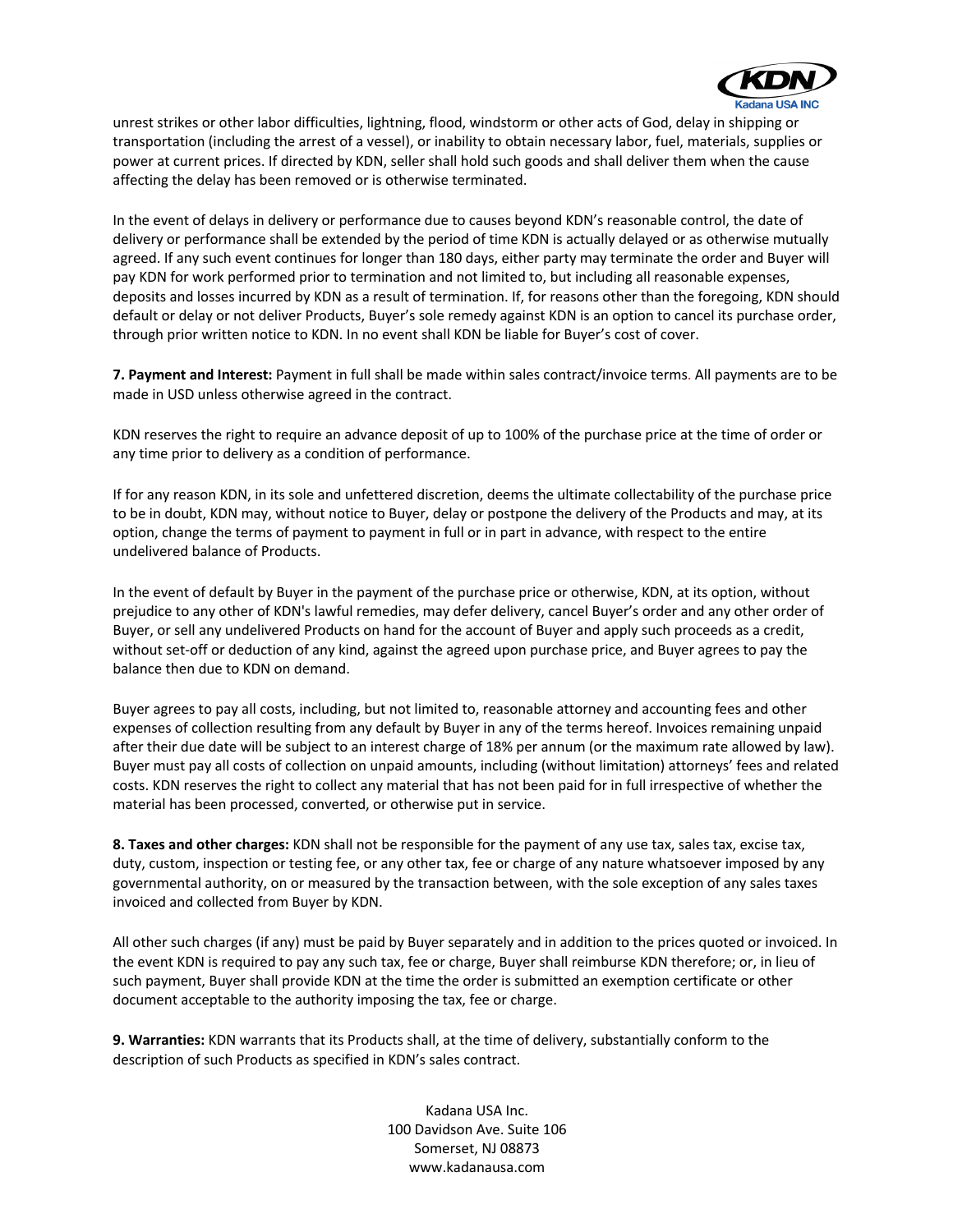

The parties expressly agree that the remedies set forth in § 2-601 of the Uniform Commercial Code are not available to Buyer.

This warranty is exclusive, and KDN makes no other warranty, express or implied, including any warranty of merchantability, fitness for any particular purpose which extend beyond the description of the goods on the face hereof, notwithstanding any exchanges, oral or written, between Buyer and seller, prior or subsequent to the date above, or non-infringement of any third-party patent or intellectual property rights. KDN's warranties made in connection with this sale shall not be effective if KDN has determined, in its sole discretion, that Buyer has misused the Products in any manner, has failed to use the Products in accordance with industry standards and practices, or has failed to use the Products in accordance with instructions, if any, furnished by KDN.

KDN's sole and exclusive liability and Buyer's exclusive remedy with respect to Products proved to KDN's satisfaction to be defective or nonconforming shall be replacement of such Products, at the delivery point specified in the sales contract, without charge, or refund of the purchase price, in KDN's sole discretion, upon the return of such Products in accordance with KDN's instructions. See Section 10. Returns/Claims.

KDN shall not in any event be liable for incidental, consequential or special damages of any kind resulting from any use or failure of the Products, even if KDN has been advised of the possibility of such damage including, without limitation, liability for loss of use, cost of capital, loss of work in progress, down time, loss of revenue or profits, failure to realize savings, any liability of Buyer to a third party, or for any labor or any other expense, damage or loss occasioned by such Product including, but not limited to, personal injury or property damage unless such personal injury or property damage is caused by KDN's gross negligence.

The exclusion of such damages and/or claims shall be deemed independent of, and shall survive, any failure of the essential purpose of any limited remedy arising from the purchase and/or these Terms. KDN's liability for damages hereunder shall in no case exceed the contract price for the specific Products less the salvage value of Products that give rise to the breach. The exclusions and limitations on damages shall apply regardless of how the loss or damage may be caused and against any theory of liability, whether based on contract, indemnity, warranty, tort, negligence, strict liability, or any other theory.

**10. Returns/Claims:** Products may only be returned if found by independent inspection by KDN's inspector to be defective or out of KDN sales contract specification. Immediately upon Buyer's receipt of any Products shipped hereunder, Buyer shall inspect the same and shall notify KDN in writing of any claims for shortages, defects or damages and shall hold Products for KDN's written instructions concerning disposition. If Buyer fails to notify KDN of any such claim within 30 days after the Products have been received by Buyer, such Products shall conclusively be deemed to conform to the Terms herein and to have been irrevocably accepted by Buyer.

All claims must be supported by documentation conclusively establishing that the steel products are defective or otherwise fail to conform to any specifications of this contract. Buyer must obtain advance written authorization from KDN prior to returning Products.

KDN must be given a reasonable opportunity to investigate and cure any nonconformance.

KDN's sole and exclusive liability and Buyer's exclusive remedy with respect to Products proved to KDN's satisfaction to be defective or nonconforming shall be replacement of such Products, at the delivery point specified in the sales contract, without charge, or refund of the purchase price, in KDN's sole discretion, upon the return of such Products in accordance with KDN's instructions.

All claims, known or unknown, not made as prescribed herein are expressly waived.